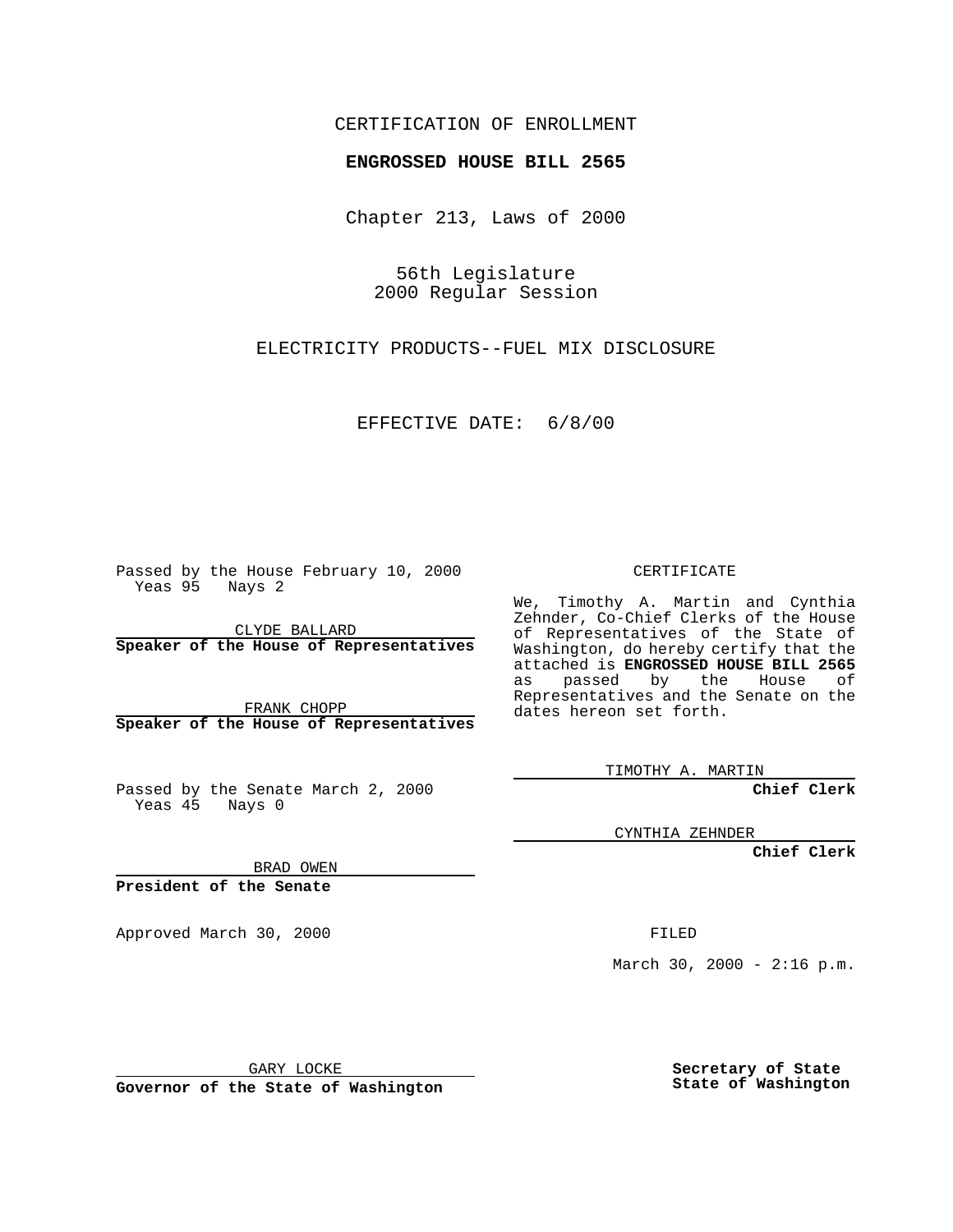# **ENGROSSED HOUSE BILL 2565** \_\_\_\_\_\_\_\_\_\_\_\_\_\_\_\_\_\_\_\_\_\_\_\_\_\_\_\_\_\_\_\_\_\_\_\_\_\_\_\_\_\_\_\_\_\_\_

\_\_\_\_\_\_\_\_\_\_\_\_\_\_\_\_\_\_\_\_\_\_\_\_\_\_\_\_\_\_\_\_\_\_\_\_\_\_\_\_\_\_\_\_\_\_\_

Passed Legislature - 2000 Regular Session

#### **State of Washington 56th Legislature 2000 Regular Session**

**By** Representatives Poulsen, Crouse, Morris, Cooper, Radcliff, Ruderman, Reardon, Linville, Conway, Schual-Berke, Kenney, Keiser, Santos and O'Brien

Read first time 01/17/2000. Referred to Committee on Technology, Telecommunications & Energy.

 AN ACT Relating to disclosure of attributes of electricity products; amending RCW 19.29A.010; adding new sections to chapter 19.29A RCW; and creating a new section.

BE IT ENACTED BY THE LEGISLATURE OF THE STATE OF WASHINGTON:

 NEW SECTION. **Sec. 1.** (1) Consumer disclosure ensures that retail electric consumers purchasing electric energy receive basic information about the characteristics associated with their electric product in a form that facilitates consumer understanding of retail electric energy service and the development of new products responsive to consumer preferences.

 (2) The legislature finds and declares that there is a need for reliable, accurate, and timely information regarding fuel source, that is consistently collected, for all electricity products offered for retail sale in Washington.

 (3) The desirability and feasibility of such disclosure has been clearly established in nutrition labeling, uniform food pricing, truth-in-lending, and other consumer information programs.

 (4) The legislature intends to establish a consumer disclosure standard under which retail suppliers in Washington disclose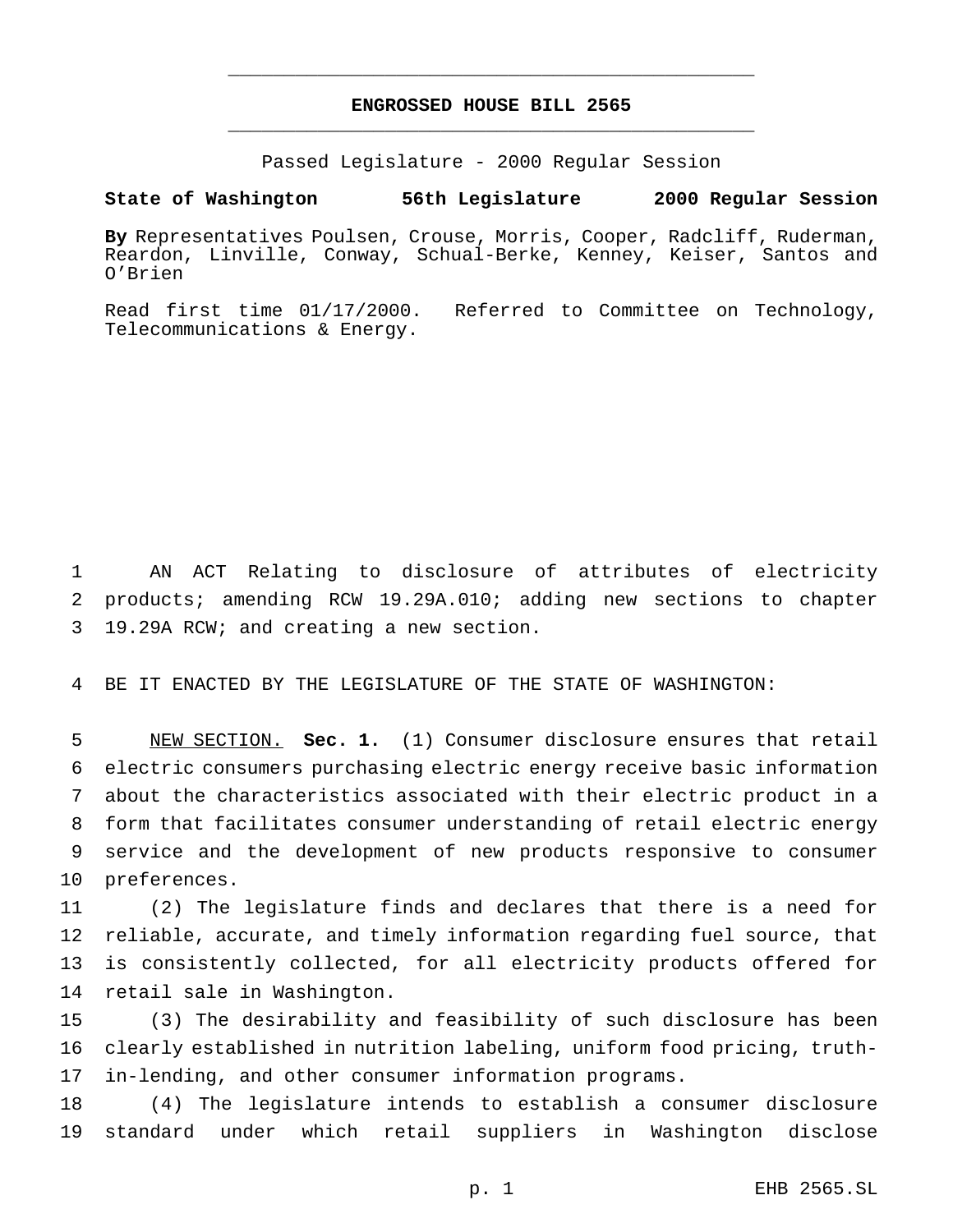information on the fuel mix of the electricity products they sell. Fundamental to disclosure is a label that promotes consistency in content and format, that is accurate, reliable, and simple to understand, and that allows verification of the accuracy of information reported.

 (5) To ensure that consumer information is verifiable and accurate, certain characteristics of electricity generation must be tracked and compared with information provided to consumers.

 **Sec. 2.** RCW 19.29A.010 and 1998 c 300 s 2 are each amended to read as follows:

 The definitions in this section apply throughout this chapter unless the context clearly requires otherwise.

 (1) "Biomass generation" means electricity derived from burning 14 solid organic fuels from wood, forest, or field residue, or dedicated energy crops that do not include wood pieces that have been treated with chemical preservatives such as creosote, pentachlorophenol, or copper-chroma-arsenic.

18 (2) "Bonneville power administration system mix" means a generation 19 mix sold by the Bonneville power administration that is net of any 20 resource specific sales and that is net of any electricity sold to direct service industrial customers, as defined in section 3(8) of the Pacific Northwest Electric Power Planning and Conservation Act (16 U.S.C. Sec. 839(a)(8)).

 (3) "Coal generation" means the electricity produced by a 25 generating facility that burns coal as the primary fuel source.

26 (4) "Commission" means the utilities and transportation commission. 27 ( $(\frac{2}{2})$ ) (5) "Conservation" means an increase in efficiency in the use of energy use that yields a decrease in energy consumption while providing the same or higher levels of service. Conservation includes low-income weatherization programs.

 $((+3))$   $(6)$  "Consumer-owned utility" means a municipal electric utility formed under Title 35 RCW, a public utility district formed under Title 54 RCW, an irrigation district formed under chapter 87.03 RCW, a cooperative formed under chapter 23.86 RCW, or a mutual corporation or association formed under chapter 24.06 RCW, that is engaged in the business of distributing electricity to more than one retail electric customer in the state.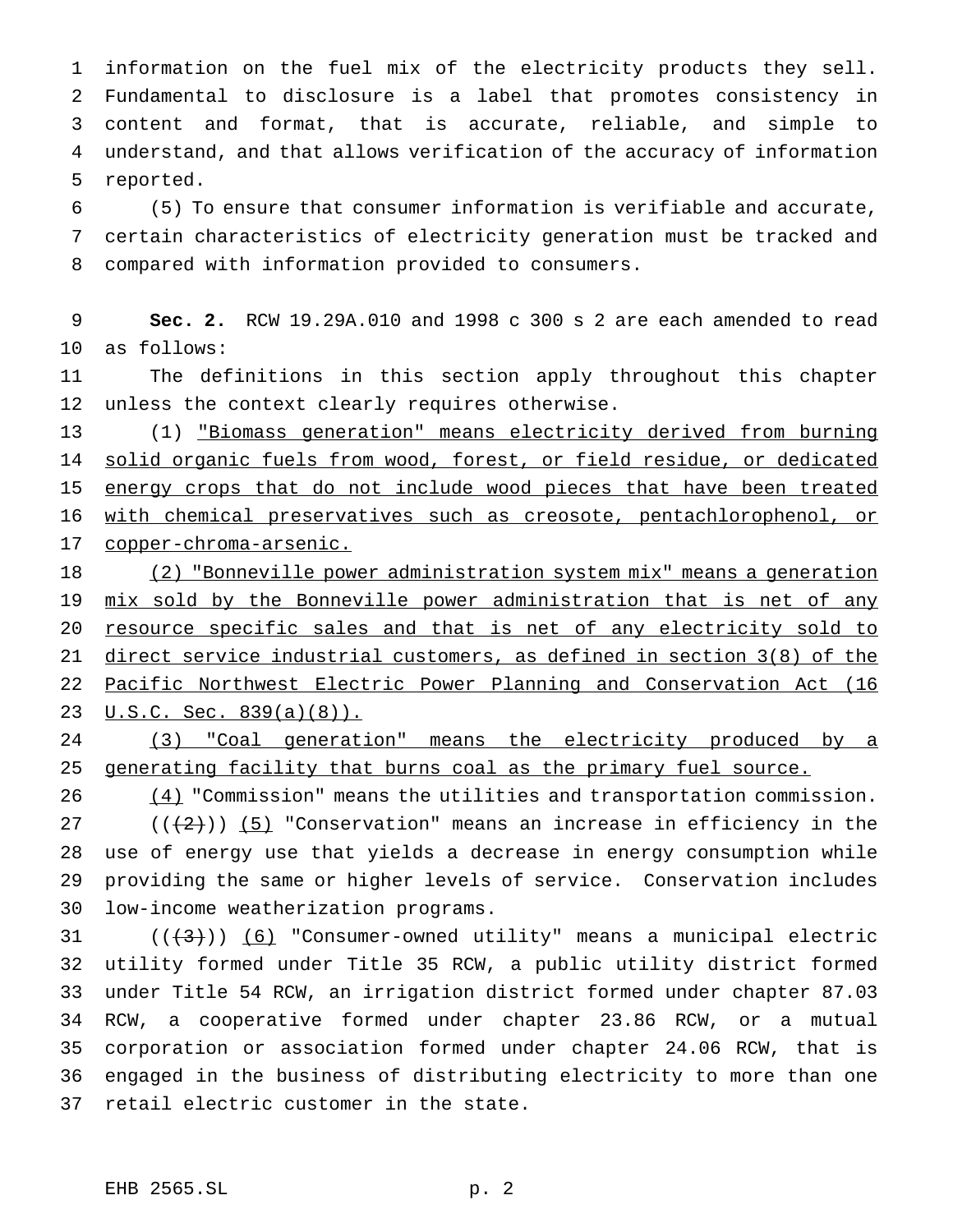(((4))) (7) "Declared resource" means an electricity source specifically identified by a retail supplier to serve retail electric customers. A declared resource includes a stated quantity of 4 electricity tied directly to a specified generation facility or set of facilities either through ownership or contract purchase, or a contractual right to a stated quantity of electricity from a specified generation facility or set of facilities.

 (8) "Department" means the department of community, trade, and economic development.

10  $((+5))$  (9) "Electricity information coordinator" means the 11 organization selected by the department under section 6 of this act to: 12 (a) Compile generation data in the Northwest power pool by generating 13 project and by resource category; (b) compare the quantity of 14 electricity from declared resources reported by retail suppliers with 15 available generation from such resources; (c) calculate the net system 16 power mix; and (d) coordinate with other comparable organizations in the western interconnection.

 (10) "Electric meters in service" means those meters that record in at least nine of twelve calendar months in any calendar year not less than two hundred fifty kilowatt hours per month.

21 (((6))) (11) "Electricity product" means the electrical energy produced by a generating facility or facilities that a retail supplier sells or offers to sell to retail electric customers in the state of Washington, provided that nothing in this title shall be construed to mean that electricity is a good or product for the purposes of Title 62A RCW, or any other purpose. It does not include electrical energy generated on-site at a retail electric customer's premises.

 (12) "Electric utility" means a consumer-owned or investor-owned utility as defined in this section.

30  $((+7))$   $(13)$  "Electricity" means electric energy measured in kilowatt hours, or electric capacity measured in kilowatts, or both.

 ( $(\frac{48}{})$ )  $(14)$  "Fuel mix" means the actual or imputed sources of 33 electricity sold to retail electric customers, expressed in terms of 34 percentage contribution by resource category. The total fuel mix included in each disclosure shall total one hundred percent.

 (15) "Geothermal generation" means electricity derived from thermal 37 energy naturally produced within the earth.

 (16) "Governing body" means the council of a city or town, the commissioners of an irrigation district, municipal electric utility, or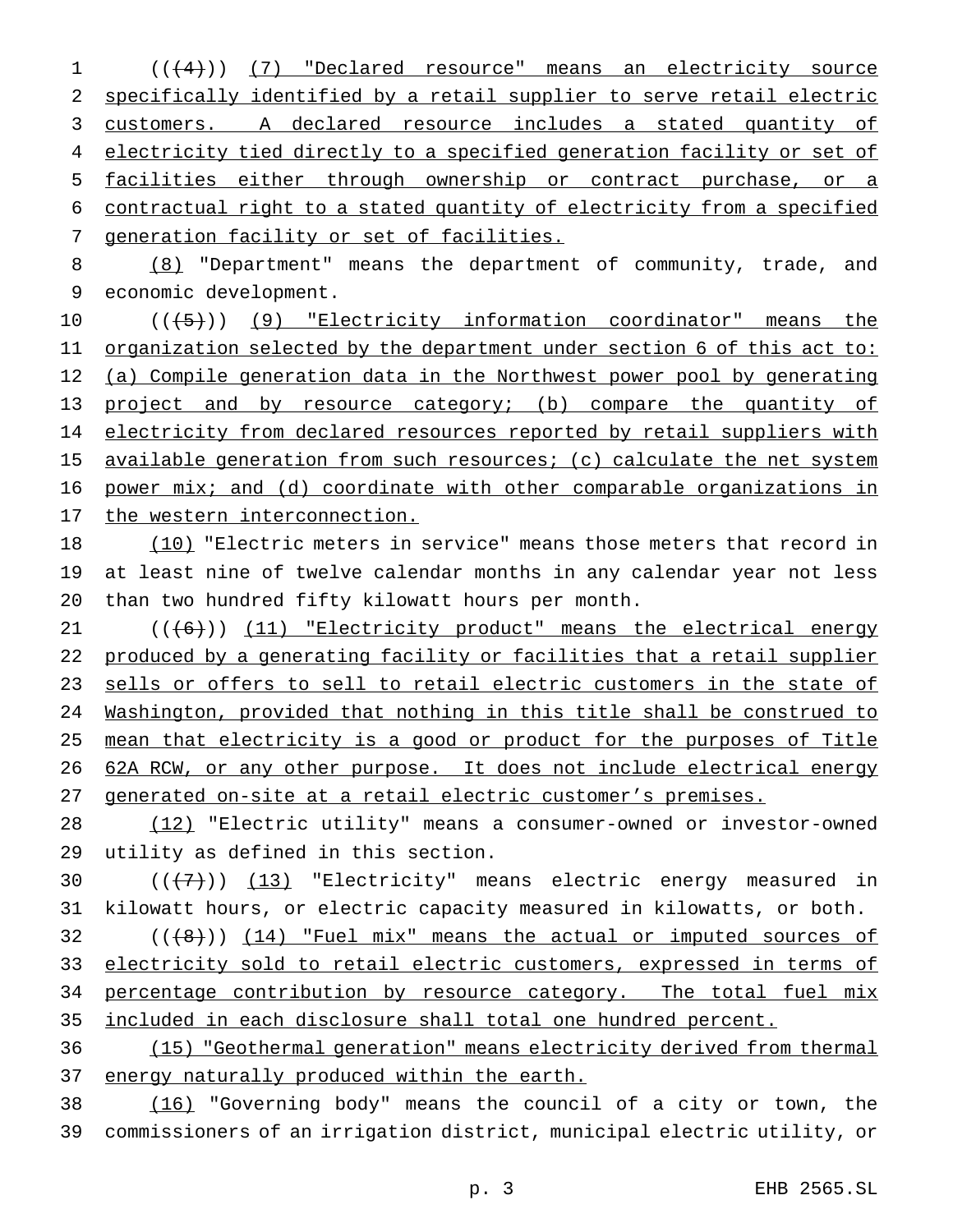public utility district, or the board of directors of an electric cooperative or mutual association that has the authority to set and approve rates.

4 (((9))) (17) "High efficiency cogeneration" means electricity produced by equipment, such as heat or steam used for industrial, commercial, heating, or cooling purposes, that meets the federal energy regulatory commission standards for qualifying facilities under the public utility regulatory policies act of 1978.

 (18) "Hydroelectric generation" means a power source created when 10 water flows from a higher elevation to a lower elevation and the flow 11 is converted to electricity in one or more generators at a single 12 facility.

 (19) "Investor-owned utility" means a company owned by investors that meets the definition of RCW 80.04.010 and is engaged in distributing electricity to more than one retail electric customer in the state.

17 (( $(10)$ ) (20) "Landfill gas generation" means electricity produced by a generating facility that uses waste gases produced by the decomposition of organic materials in landfills.

 (21) "Natural gas generation" means electricity produced by a 21 generating facility that burns natural gas as the primary fuel source. (22) "Northwest power pool" means the generating resources included 23 in the United States portion of the Northwest power pool area as 24 defined by the western systems coordinating council.

 (23) "Net system power mix" means the fuel mix in the Northwest 26 power pool, net of: (a) Any declared resources in the Northwest power pool identified by in-state retail suppliers or out-of-state entities that offer electricity for sale to retail electric customers; (b) any 29 electricity sold by the Bonneville power administration to direct 30 service industrial customers; and (c) any resource specific sales made by the Bonneville power administration.

 (24) "Oil generation" means electricity produced by a generating 33 facility that burns oil as the primary fuel source.

 (25) "Proprietary customer information" means: (a) Information that relates to the source and amount of electricity used by a retail electric customer, a retail electric customer's payment history, and household data that is made available by the customer solely by virtue of the utility-customer relationship; and (b) information contained in a retail electric customer's bill.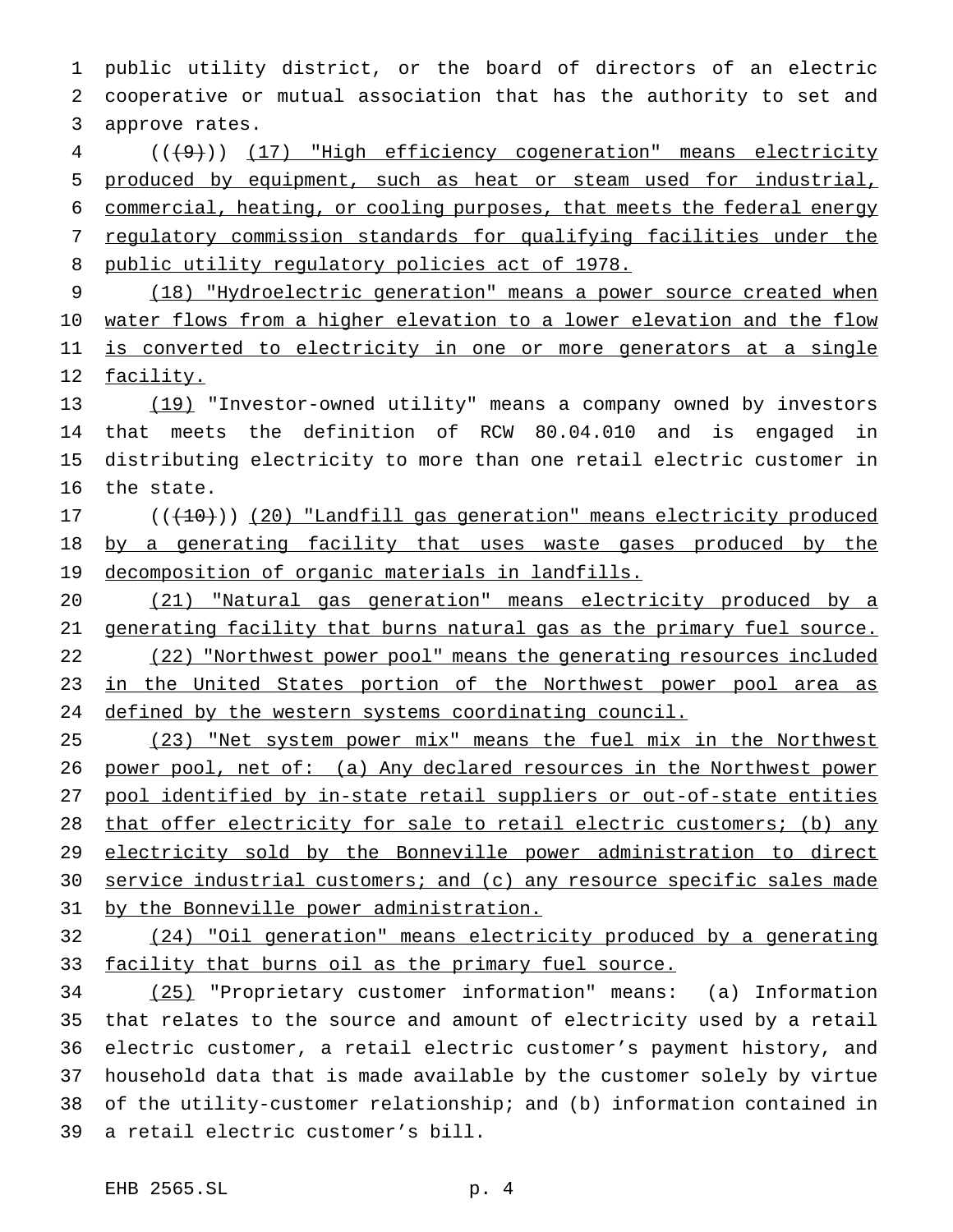1 (( $\left(\frac{11}{11}\right)$ ) (26) "Renewable resources" means electricity generation facilities fueled by: (a) Water; (b) wind; (c) solar energy; (d) geothermal energy; (e) landfill gas; or (f) biomass energy based on solid organic fuels from wood, forest, or field residues, or dedicated energy crops that do not include wood pieces that have been treated with chemical preservatives such as creosote, pentachlorophenol, or copper-chrome-arsenic.

 $((+12))$   $(27)$  "Resale" means the purchase and subsequent sale of electricity for profit, but does not include the purchase and the subsequent sale of electricity at the same rate at which the electricity was purchased.

12  $((+13))$   $(28)$  "Retail electric customer" means a person or entity that purchases electricity for ultimate consumption and not for resale. 14 (( $(14)$ )) (29) "Retail supplier" means an electric utility that 15 offers an electricity product for sale to retail electric customers in 16 the state.

 (30) "Small utility" means any consumer-owned utility with twenty- five thousand or fewer electric meters in service, or that has an average of seven or fewer customers per mile of distribution line.

20 (( $(15)$ )) (31) "Solar generation" means electricity derived from radiation from the sun that is directly or indirectly converted to electrical energy.

(32) "State" means the state of Washington.

 (33) "Waste incineration generation" means electricity derived from burning solid or liquid wastes from businesses, households, municipalities, or waste treatment operations.

 (34) "Wind generation" means electricity created by movement of air that is converted to electrical energy.

 NEW SECTION. **Sec. 3.** (1) Beginning in 2001, each retail supplier shall provide to its existing and new retail electric customers its annual fuel mix information by generation category as required in section 4 of this act.

 (2) Disclosures required under subsection (1) of this section shall be provided through a disclosure label presented in a standardized format as required in section 4(7) of this act.

 (3) Except as provided in subsection (5) of this section, each retail supplier shall provide the disclosure label: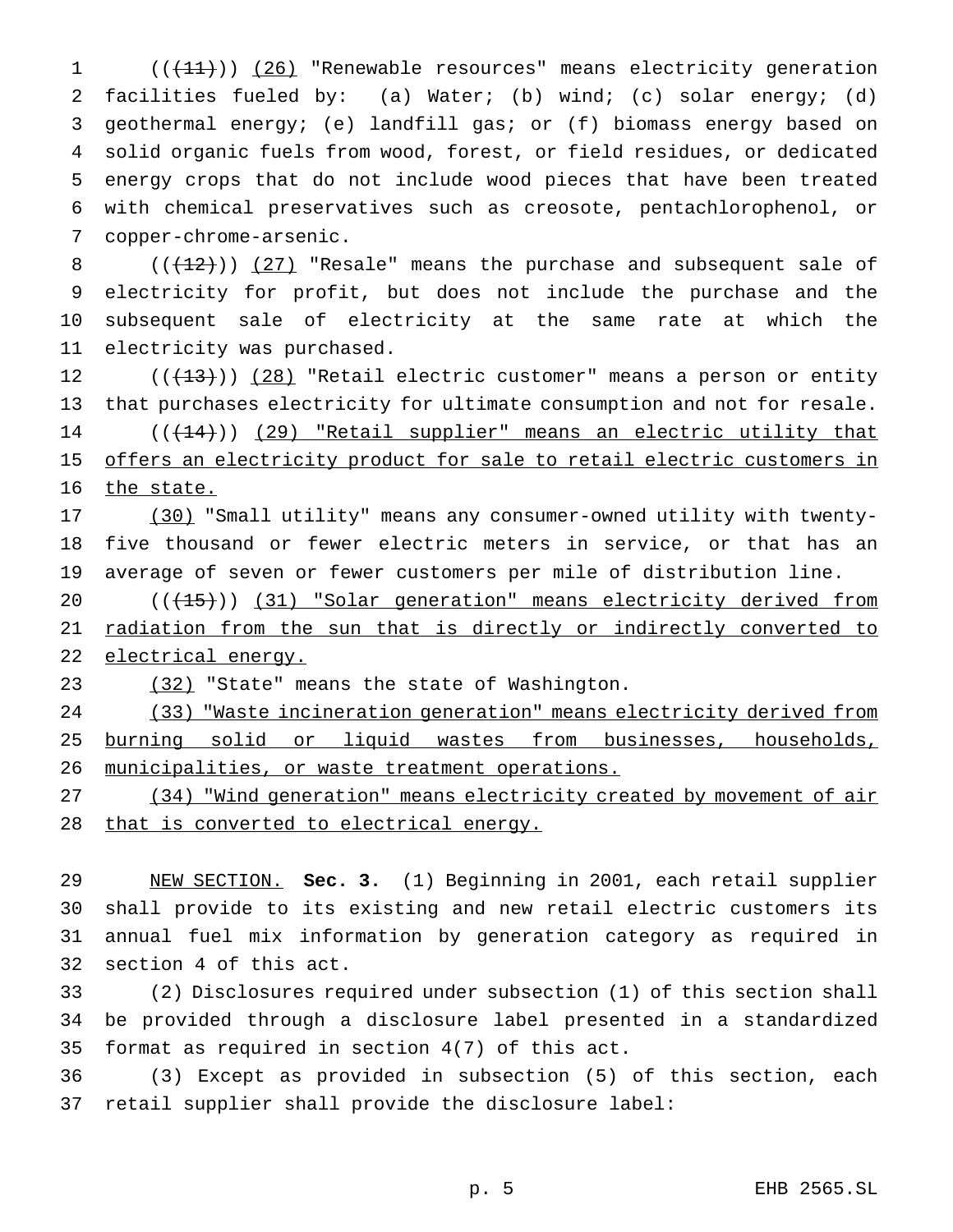(a) To each of its new retail electric customers at the time service is established;

 (b) To all of its existing retail electric customers, as a bill insert or other mailed publication, not less than semiannually; and (c) As part of any marketing material, in paper, written, or other media format, that is used primarily to promote the sale of any specific electricity product being advertised, contracted for, or offered for sale to current or prospective retail electric customers. (4) In addition to the disclosure requirements under subsection (3) of this section, each retail supplier shall provide to each electric customer it serves, at least two additional times per year, a publication that contains either:

(a) The disclosure label;

 (b) A customer service phone number to request a disclosure label; or

(c) A reference to an electronic form of the disclosure label.

 (5) Small utilities and mutual light and power companies shall provide the disclosure label not less than annually through a publication that is distributed to all their retail electric customers, and have disclosure label information available in their main business office. If a small utility or mutual company engages in marketing a specific electric product new to that utility it shall provide the disclosure label described in subsection (3)(c) of this section.

 NEW SECTION. **Sec. 4.** (1) Each retail supplier shall disclose the fuel mix of each electricity product it offers to retail electric customers as follows:

 (a) For an electricity product comprised entirely of declared resources, a retail supplier shall disclose the fuel mix for the electricity product based on the quantity of electric generation from those declared resources for the previous calendar year and any adjustment, if taken, available under subsection (6) of this section. (b) For an electricity product comprised of no declared resources, a retail supplier shall report the fuel mix for the electricity product as the fuel mix of net system power for the previous calendar year, as determined by the electricity information coordinator under section 6 of this act.

 (c) For an electricity product comprised of a combination of declared resources and the net system power, a retail supplier shall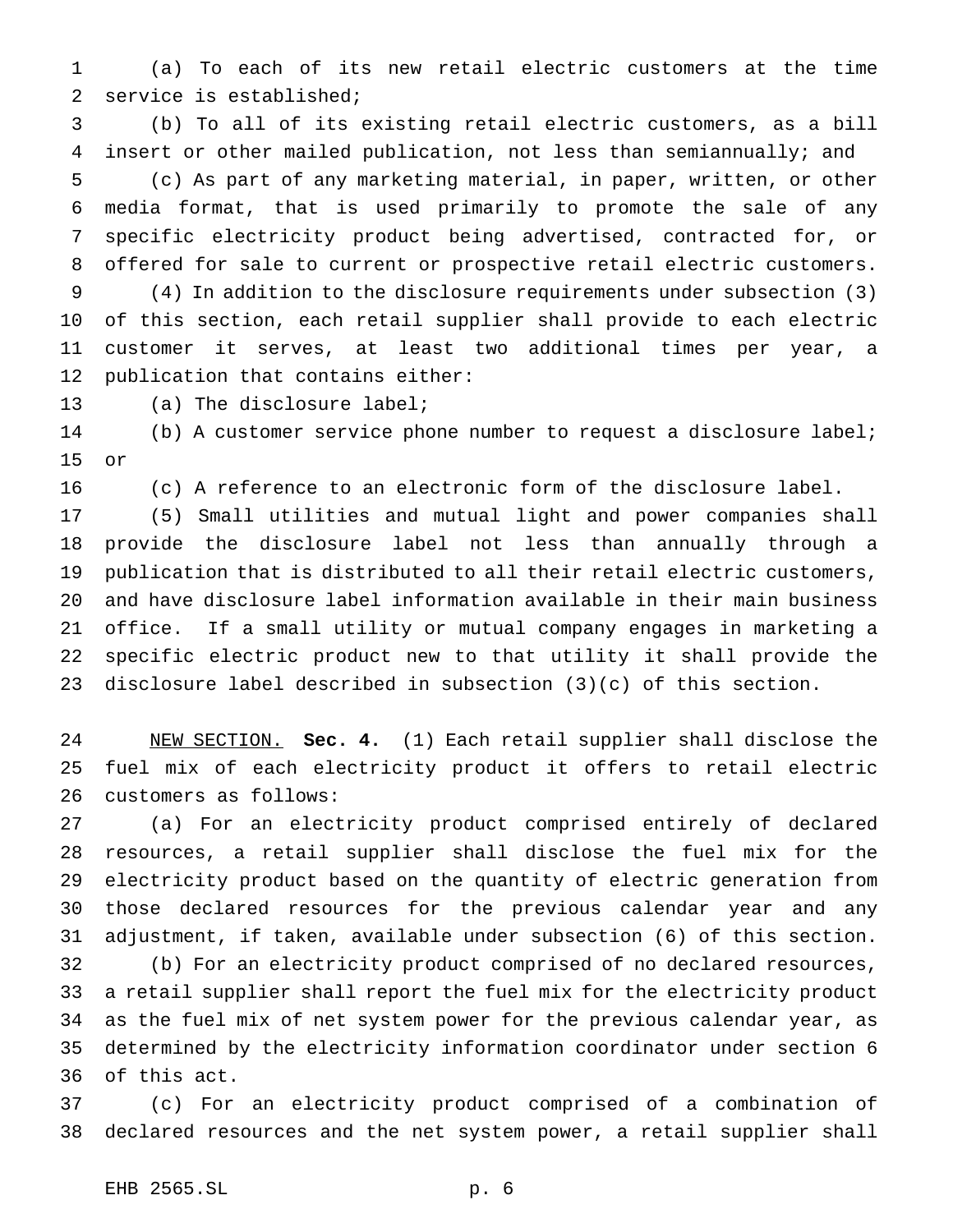disclose the fuel mix for the electricity product as a weighted average of the megawatt-hours from declared resources and the megawatt-hours from the net system power mix for the previous calendar year according to the proportion of declared resources and net system power contained in the electricity product.

 (2) The disclosures required by this section shall identify the percentage of the total electricity product sold by a retail supplier during the previous calendar year from each of the following categories:

- (a) Coal generation;
- (b) Hydroelectric generation;
- (c) Natural gas generation;
- (d) Nuclear generation; and

 (e) Other generation, except that when a component of the other generation category meets or exceeds two percent of the total electricity product sold by a retail supplier during the previous calendar year, the retail supplier shall identify the component or components and display the fuel mix percentages for these component sources, which may include, but are not limited to: (i) Biomass 20 generation; (ii) geothermal generation; (iii) landfill gas generation; (iv) oil generation; (v) solar generation; (vi) waste incineration; or (vii) wind generation. A retail supplier may voluntarily identify any component or components within the other generation category that comprises two percent or less of annual sales.

 (3) Retail suppliers may separately report a subcategory of natural gas generation to identify high efficiency cogeneration.

 (4) Except as provided in subsection (3) of this section, a retail supplier cannot include in the disclosure label any environmental quality or environmental impact qualifier related to any of the generation categories disclosed.

 (5) For the portion of an electricity product purchased from the Bonneville power administration, retail suppliers may disclose the Bonneville power administration system mix.

 (6) A retail supplier may adjust its reported fuel mix for known changes in its declared resources for the current year based on any changes in its sources of electricity supply from either generation or contracts. If a retail supplier changes its fuel mix during a calendar year, it shall report those changes to the electricity information coordinator.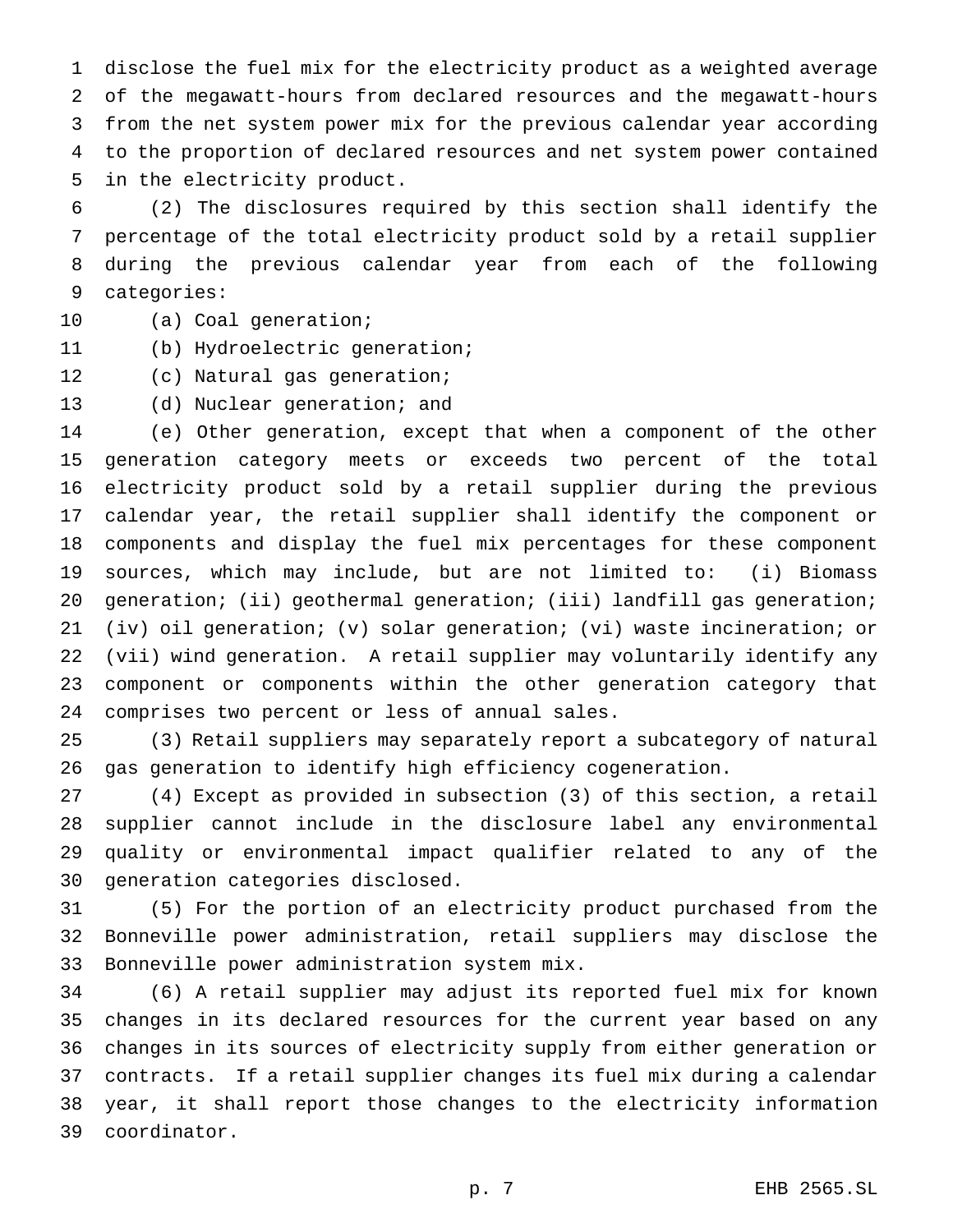(7) Disclosure of the fuel mix information required in this section shall be made in the following uniform format: A tabular format with two columns, where the first column shall alphabetically list each category and the second column shall display the corresponding percentage of the total that each category represents. The percentage shall be reported as a numeric value rounded to the nearest one percent. The percentages listed for the categories identified must sum to one hundred percent with the table displaying such a total.

## NEW SECTION. **Sec. 5.** The department shall:

 (1) Convene a work group of interested parties to suggest modifications, if any, to the disclosure requirements required in section 4 of this act to improve information content, readability, and consumer understanding, and to suggest modifications, if any, to the responsibilities of the electricity information coordinator required in section 6 of this act to improve the accuracy and efficiency of the tracking process. If the department serves as the electricity information coordinator, these evaluation and reporting requirements relative to the responsibilities of the electricity information coordinator and the tracking process shall be assigned to an independent third party;

 (2) Invite interested parties, including but not limited to representatives from investor-owned utilities, consumer-owned utilities, the commission, the attorney general's office, consumer advocacy groups, and the environmental community to participate in the work group convened in subsection (1) of this section; and

 (3) Submit to the legislature no later than December 1, 2003, a report with suggested modifications, if any, to the disclosure requirements and responsibilities of the electricity information coordinator, as referred to in subsection (1) of this section.

 NEW SECTION. **Sec. 6.** (1) For the purpose of selecting the electricity information coordinator, the department shall form a work group of interested parties. The department shall invite interested parties, including, but not limited to, representatives from investor- owned utilities, consumer-owned utilities, the commission, the attorney general's office, consumer advocacy groups, and the environmental community to participate in the work group. In the event an appropriate regional entity is not selected by November 1, 2000, the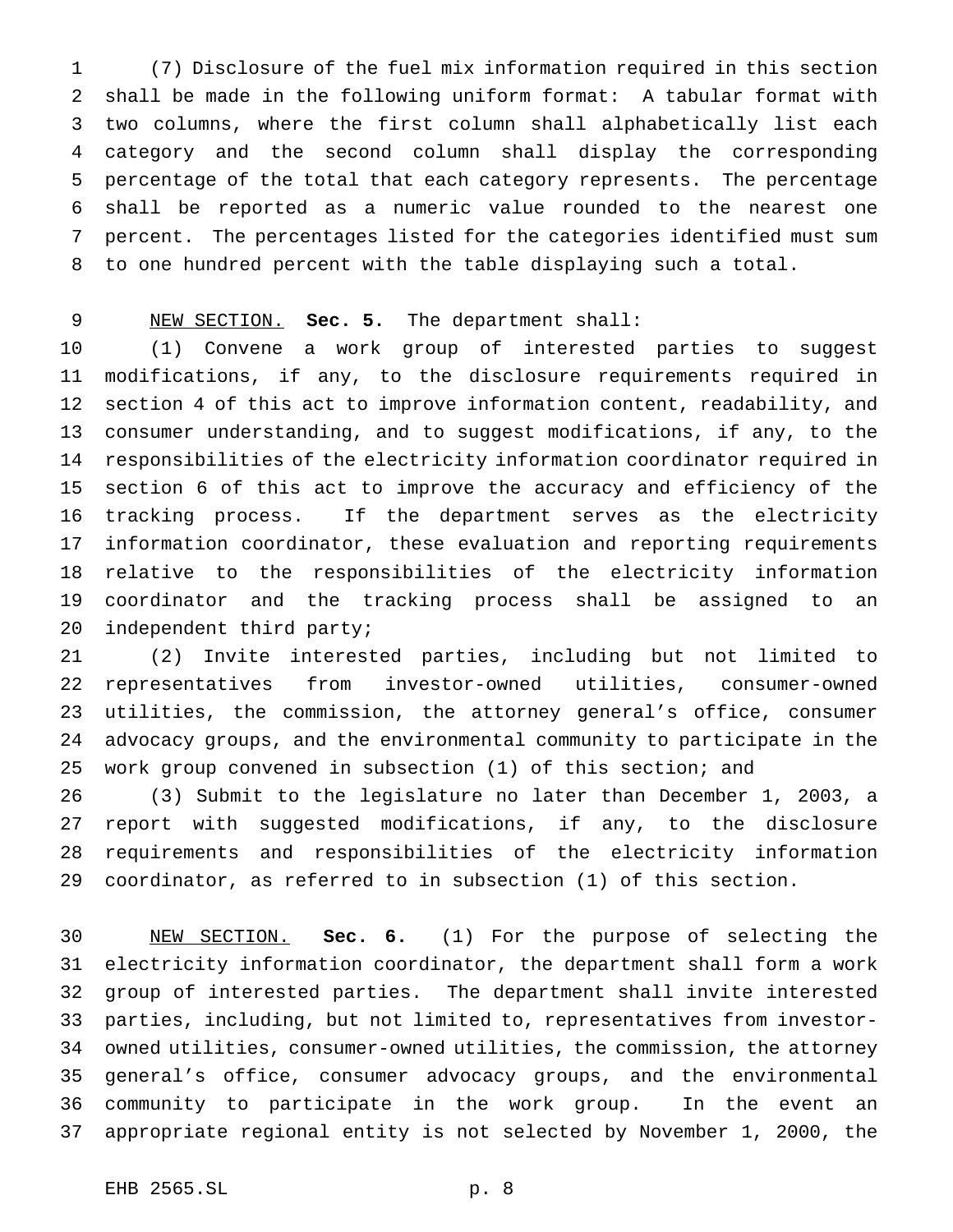department shall serve as the electricity information coordinator after notifying the committees of the senate and house of representatives with jurisdiction over energy matters.

 (2) The department may receive any lawful gifts, grants, or endowments from public or private sources that are made from time to time, in trust or otherwise, for the use and benefit of the department in implementing this section, and may spend such gifts, grants, or endowments for the purposes of implementing this section.

 (3) As a condition for an appropriate regional entity to be selected under this section to serve as the electricity information coordinator, it must agree to compile the following information:

 (a) Actual generation by fuel mix in the Northwest power pool for the prior calendar year, expressed in megawatt hours. This data will be compiled as it becomes available.

 (b) Adjustments to the actual generation for the prior calendar year that are known and provided to the electricity information coordinator by the end of January of the current calendar year to reflect known changes in declared resources for the current year and changes due to interconnection of new generating resources or decommissioning or sale of existing resources or contracts. These adjustments shall include supporting documentation.

 (c) The amount of electricity from declared resources that retail suppliers will identify in their fuel mix disclosures during the current calendar year. Retail suppliers shall make this data available by the end of January each year.

 (4) Retail suppliers shall make available upon request the following information to support the ownership or contractual rights to declared resources:

 (a) Documentation of ownership of declared resources by retail suppliers; or

 (b) Documentation of contractual rights by retail suppliers to a stated quantity of electricity from a specific generating facility.

 If the documentation referred to in either (a) or (b) of this subsection is not available, the retail supplier may not identify the electricity source as a declared resource and instead must report the net system power mix for the quantity of electric generation from that resource.

 (5) If the documentation referred to in either subsection (4)(a) or (b) of this section is not available, the retail supplier may not